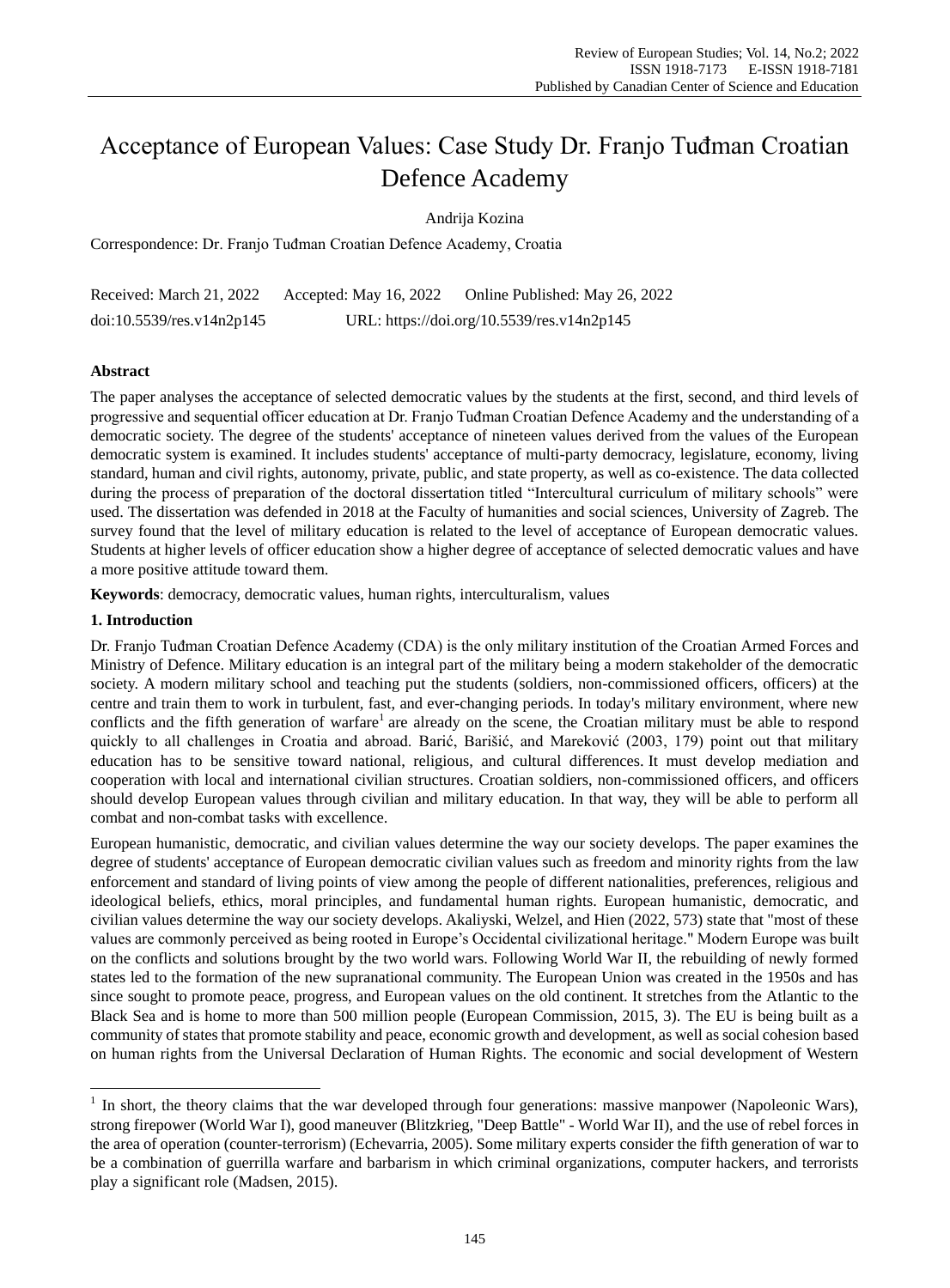Europe has brought new challenges such as large-scale migrations of the population seeking a better living standard. In addition to refugees fleeing the war, more and more people are coming to Europe from Asian and African economically underdeveloped countries. In 2001 and 2005, a wave of violence perpetrated by migrants erupted in the United Kingdom and France. Those migrants realized that the discrimination they were experiencing was impermanent and that democratic values had been betrayed. Therefore, there is a need to develop values that include peace, non-violence, democracy, freedom, tolerance, and respect for all forms of diversity among individuals and groups. Fundamental European values are not ambiguous and practically unenforceable, as stated by Mos (2020). The aim is to examine the degree of acceptance of European democratic values among officers and to determine the connection between the level of officer education and the degree of acceptance of those values. In line with this aim, the following task has been set: to determine whether the level of military education is linked to the acceptance of European democratic values such as minority rights and human freedoms.

Value as a philosophical concept appeared in the second half of the XIX. century as a substitute for the beautiful, the good, and the true (Gr. *kalokagathia*). The complexity of the term "value" stems from the diversity of numerous approaches. That is why there is no synonymous definition. Piršl i Vican (2004, 90) warn that observing the notion of value only from the aspect of philosophy, sociology, psychology, anthropology, and pedagogy would be very one-sided. The problem of value should be approached interdisciplinary. Although this term is widely used in everyday life, very few people understand its fundamental meaning. Chowdhury (2016) warns that value is not context-specific. For example, eastern people have different values from western values sets. Vukasović (1996, 60) points out that values give meaning to human life and are the drives of human action. Value is often defined as an implicit understanding, characteristic for a person or a group, of something desirable that further dictates the choice of modes, means, and goals of action (Kroeber i Kluckhohn, 1962, 21). On the other hand, Sen et al. (1985, 7) note that value consists of pleasure generators to the extent that pleasure reflects the power of value. Rokeach (1973, 5) recognizes value as the "enduring belief" that a specific mode of behaviour or existence is personally or socially more desirable than its counterpart. Values ensure human commitment as people behave according to their values. He also points out that they are inconsistent. Values that are important to adolescents are not as important to adults. Fromm (1969, 322) states that values as part of everyday life are most often expressed in terms such as freedom, justice, democracy, love, and productive action. According to some authors, value is related to one's judgment of which behaviours are desirable and which are not can in the context of accomplishing the goals (Likter, 1967, 47). Taking all of the above into account, we can agree with Kroeber i Kluckhohn's statement: "In short, values are primary" (1952, 103).

The term democracy comes from the Greek words *demos* (people) and *kratos* (rule). Accordingly, the simplest definition of democracy should be worded as follows: "Democracy is the form of government in which the people rule. Of course, this term has many meanings". Matan (2014, 75) notes that the definitions of democracy are so different that it is sometimes questionable whether there is anything, other than the name itself, that connects them. Dahl warns that due to the universal acceptance of the notion of democracy without specific and limited meaning, incomprehensibility can occur because "(...) a term that can mean anything usually means nothing. And this is the problem of the notion of democracy. Today, it is not a term" (Dahl, 1989, 2). According to many authors, democracy contains the greatest values that a nation has, such as freedom, equality, human rights, welfare, and security (Dunn, 1979, 118; Hobson, 2008, 463). Democracy is basically a form of government through which citizens control elected government officials who act in their interest. Hendrix (2010, 3) points out that democracy is a political system in which citizens govern themselves or do so through others they have in some way chosen themselves. It is the opposite of autocracy and aristocracy, ruled by individuals or privileged groups. There are two basic types of democracy: liberal and participatory. In a liberal (representative) democracy, the people elect representatives in the elections through whom they exercise their democratic rights that belong to them. Dahl (2000, 89) notes that indirectly, MPs or officials gain control over political decisions. Held (1990, xiii) considers classical Athenian democracy in legislation and the judiciary to be direct (participatory) democracy, that is, one in which the entire male population over the age of 20 participated. Facchi and Riva (2021) point out that there have been attempts to confirm European values as a form of European cultural tradition. The way they are articulated provides a framework for a holistic Europe in which fundamental rights can be used for a good life.

#### **2. Methodology of Empirical Research**

#### *2.1 Problem and Research Hypothesis*

The main issue discussed in this paper is the acceptance of certain European values by students participating in officer education at Dr. Franjo Tuđman Croatian Defence Academy. An attempt was made to unambiguously define acceptance according to the nineteen values that represent European democracy, namely: multiparty democracy, legislative power, economy, the standard of living, human and civil rights, autonomy, private and public or state property, and coexistence. Acceptance was examined using the Righteous society survey questionnaire (adapted for the purposes of the survey using Hofstede's model of national culture analysis). The questionnaire was also used in the project named Genealogy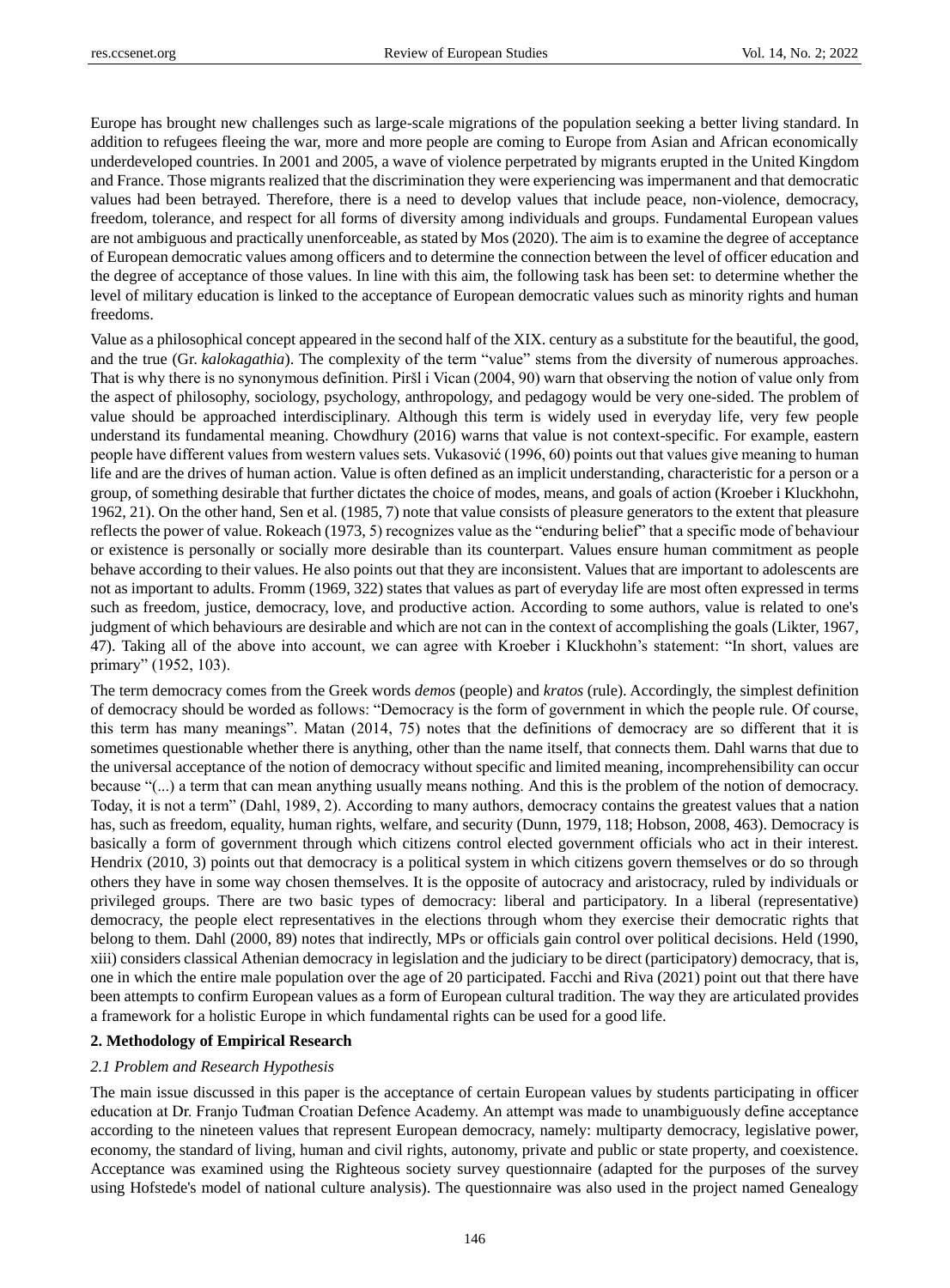and transfer model of interculturalism, conducted at the Institute of Pedagogy, Faculty of humanities and social sciences, and the University of Zagreb from 1991 to 1995. The research starts from the hypothesis that the level of military education of military school students is related to the degree of acceptance of European democratic values.

#### *2.2 Survey Respondents*

The sample consisted of respondents who were regular progressive and sequential officer education students at the Croatian Defence Academy. For the implementation of the survey, a sample of students from military schools was included, namely those at levels I, II, and III of progressive and sequential officer education (basic officer education, advanced officer education, and inter-service command and staff education).

| <b>Total</b>                    | 187 | 100,0 | 100,0 |                                                             |
|---------------------------------|-----|-------|-------|-------------------------------------------------------------|
| <b>Command and Staff School</b> | 41  | 21.9  | 21,9  | 100,0                                                       |
| Advanced Officer Course         | 53  | 28.3  | 28,3  | 78,1                                                        |
| <b>Basic Officer Course</b>     | 93  | 49.7  | 49.7  | 49.7                                                        |
| Level of officer education      |     |       |       | Frequency Percentage Valid percentage Cumulative percentage |

Table 1. Structure of respondents (level of military education)

The survey included regular education students in the academic year 2013/2014. As can be seen in Table 1, the sample of officers at all three levels includes 187 respondents. Students in the inter-service Command and Staff School (41), Advanced Officer Course (53), and Basic Officer Course (93) were interviewed. No survey was conducted among the students at the fourth level of officer education, i.e. the attendees of the War College due to the small sample of respondents and students (14), some of whom were not the members of the Armed Forces of the Republic of Croatia. Therefore, the authorization to carry out the surveys could not be obtained.

#### *2.3 Measuring Instrument*

For the survey, a part of the questionnaire called The Righteous Society from the Genealogy and transfer of the models of interculturalism project conducted at the Department of pedagogy of the Faculty of humanities and social sciences in Zagreb from 1991 to 1995, led by prof. dr. sc. Vlatko Previšić with researchers from the Faculty of Philosophy, University of Zagreb, was used. The questionnaire consists of several blocks of Likert-type statements with five degrees of intensity. In this way, the degree of acceptance of some values characteristic for European democracy among students of military schools was examined. To test the independent variables, questions were compiled that show socio-demographic variables such as gender, level of officer education, participation in peace support operations, encountering the notion of interculturalism, and attending military schools abroad. When measuring the degree of acceptance of European values, respondents were asked which, in their opinion, a good or right society is. The acceptance of nineteen values that represent European democracy was surveyed. The aim was to determine how the following variables are promoted in a democratic society.

- *Law enforcement and standard of living*. The statement: "A righteous society is one where citizens choose between at least two parties, where the principal authority is the law and not the will of the individual, where there is a market economy, where the most property is in private hands and where the standard of living is high."

- *Values of European civil democracy*. The statement: "A righteous society is one in which there is the right of political leaders to compete for votes, where there are multiple sources of information, where elections are held and where there are organized interest groups.

- *Rights of minorities and human freedoms* among the people of different nationalities and with different preferences and religious, ideological and moral principles. The statement: "A righteous society is one in which people of different nationalities and with different religious, moral and ideological beliefs and preferences can live together"

*- Acceptance of fundamental human freedoms*. The statement: "A righteous society is one in which there are regional autonomies, freedom of establishment and association, freedom of expression, a right to vote and public services.

Variables determining democratic value of society were examined using a 5-point ordinal Likert scale with the following values: 1 − I completely agree; 2 − I mostly agree; 3 − I don't know, I haven't thought about it; 4 − I mostly disagree; 5 − I completely disagree.

#### *2.4 Procedure*

To conduct the survey, a three-step data collection procedure was carried out. Firstly, a trial run on the questionnaire was conducted on 15 attendees with five attendees from each level. The goal was to determine whether there were any ambiguities within the instrument, although it was used as a part of the Genealogy and transfer of the models of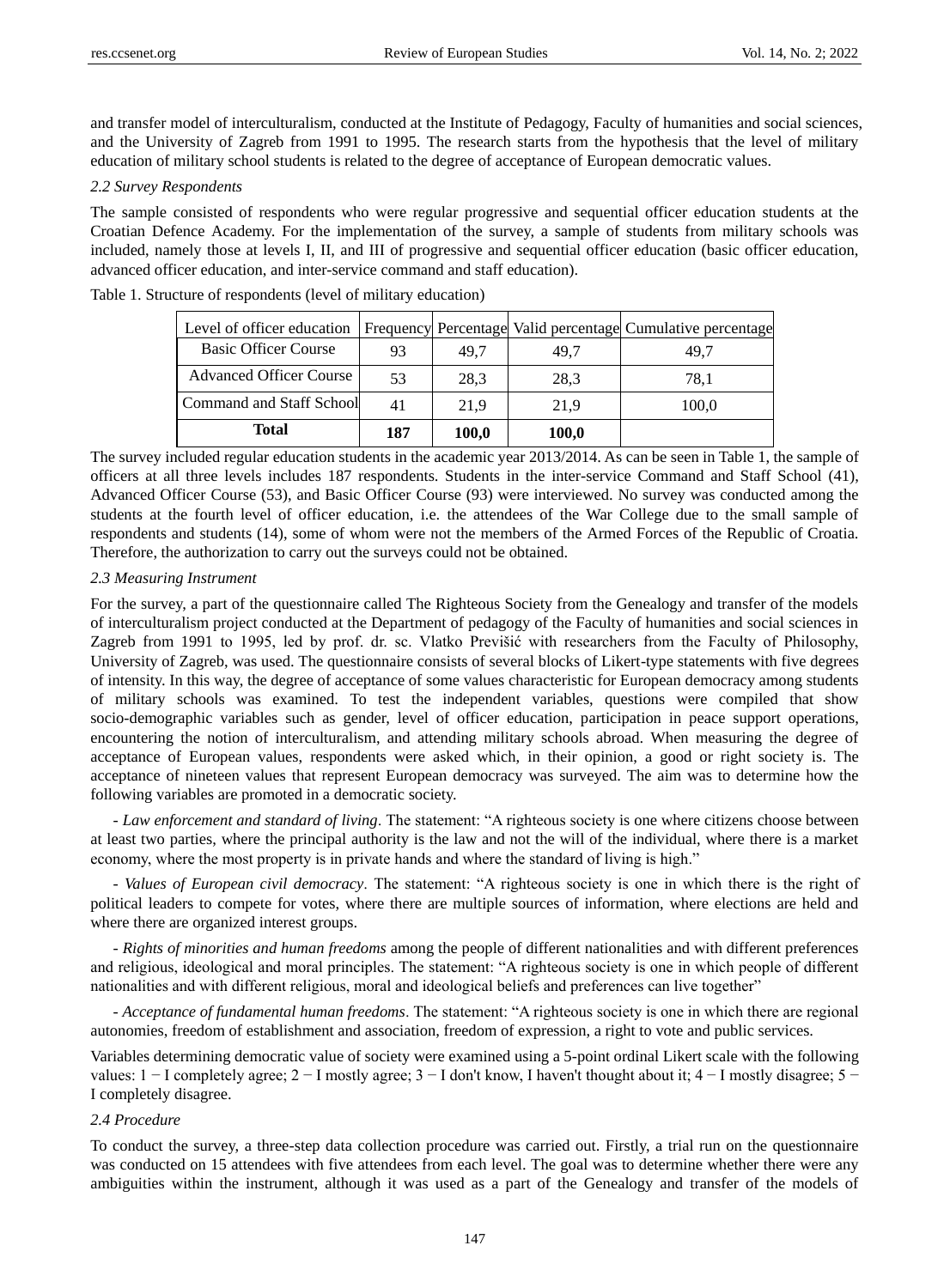interculturalism from 1991 till 1995. We decided to use this pilot testing because this instrument was used separately for the first time at the Croatian Defence Academy, the only educational institution of the Croatian Armed Forces. Secondly, the required authorizations were obtained from the commandant of the Croatian Defence Academy and the Chief of the General Staff of the Armed Forces of the Republic of Croatia to survey three levels of officer education (Basic Officer Course, Advanced Officer Course, and inter-service Command and Staff School). The survey was carried out during the teaching hour after the classes. We complied with the requirements of the Code of ethics as the whole procedure was conducted voluntarily and anonymously. Upon reviewing all completed questionnaires, we went on to process the obtained data. Data processing was based on information obtained from the analysis of the completed questionnaires. After the variables were prepared and entered into the SPSS 22.0 statistical data processing package, descriptive statistics measures and a non-parametric Kruskal-Wallis test were carried out.

#### **3. Results and Discussion**

 $\overline{a}$ 

#### *3.1 Socio-demographic Characteristics of Survey Respondents*

The total number of respondents at all three education levels is 187. Of these, 93 attend the Basic Officer Course, 53 attend Advanced Officer Course, and 41 respondents attend the inter-service Command and Staff School. Most participants in all three levels of military education are students. The total number of female attendees of military schools at all three levels of military education is 33 (17.6%), of which 18 (9.6%) students undergo basic officer education, 12 (6.4%) receive the advanced officer education, and 3 (1, 6) participate in the integrated command and staff education. Also, given the level of officer education of the respondents (I, II, and III), we see that at a level I (basic officer education) there is 19.4% of female attendees; on level II (advanced officer education) there is 22, 6% of female attendees, and on level III (inter-service command and staff education) only 7.3% of the attendees are female (Table 2).

|                              |                            |        |    |       | <b>Valid</b> | <b>Cumulative</b> |
|------------------------------|----------------------------|--------|----|-------|--------------|-------------------|
|                              | Level of officer education |        |    |       | percentage   | percentage        |
| Level I                      | Valid                      | female | 18 | 19,4  | 19,4         | 19,4              |
| basic                        |                            | male   | 75 | 80,6  | 80,6         | 100,0             |
|                              |                            | Total  | 93 | 100,0 | 100,0        |                   |
| Level II                     | Valid                      | female | 12 | 22,6  | 22,6         | 22,6              |
| advanced                     |                            | male   | 41 | 77,4  | 77,4         | 100,0             |
|                              |                            | Total  | 53 | 100,0 | 100,0        |                   |
| Level III                    | Valid                      | female | 3  | 7,3   | 7,3          | 7,3               |
| Inter-service command<br>and |                            | male   | 38 | 92,7  | 92,7         | 100,0             |
| staff                        |                            | Total  | 41 | 100,0 | 100.0        |                   |

Table 2. Gender of students at levels of military education

It was also found that there are differences in the way the students at different officer education levels (I, II, and III) came into contact with the notion of interculturalism<sup>2</sup>. These findings were significant for the survey because the second part of the questionnaire examines the attendees' attitudes toward minority rights and human freedoms (Table 3).

The obtained results show that 29% of Basic Officer School students have never come into contact with the notion of interculturalism. Most attendees (52.7%) came into contact with this notion in secondary school or at university, and only 11% were presented with it during their officer education. Furthermore, 24.4% of advanced officer school students have never come into contact with the concept of interculturalism (45.3% of students came into contact with this concept in secondary school and at university, and only 12% during their officer education). A total of 24.4% of attendees of the inter-service Command and Staff School (Level III officer education) have never come into contact with the notion of interculturalism, while 48.8% of them have been presented with it in secondary school or at university, and 22% during their officer education. It can be concluded that the respondents first encountered the notion of interculturalism mainly in secondary school and at university. It was found that most students (36.6%) at the third level of officer education (inter-service Command and Staff School) participated in peace support operations, 26.4% of participants II. levels of officer education Advanced officer education and 17.2% of participants in Basic Officer Education.

 $2$  There are numerous definitions of interculturalism, and it is most often defined as action and process in which there is no simple giving and receiving. It denotes the philosophy of plural cultural coexistence, relationships and intertwining, understanding, tolerance, and respect for diverse cultures, religions, worldviews, traditions, and other characteristics that distinguish the minority from the majority (Previšić, 1996, 860; Mijatović, Previšić, and Žužul, 2000, 140).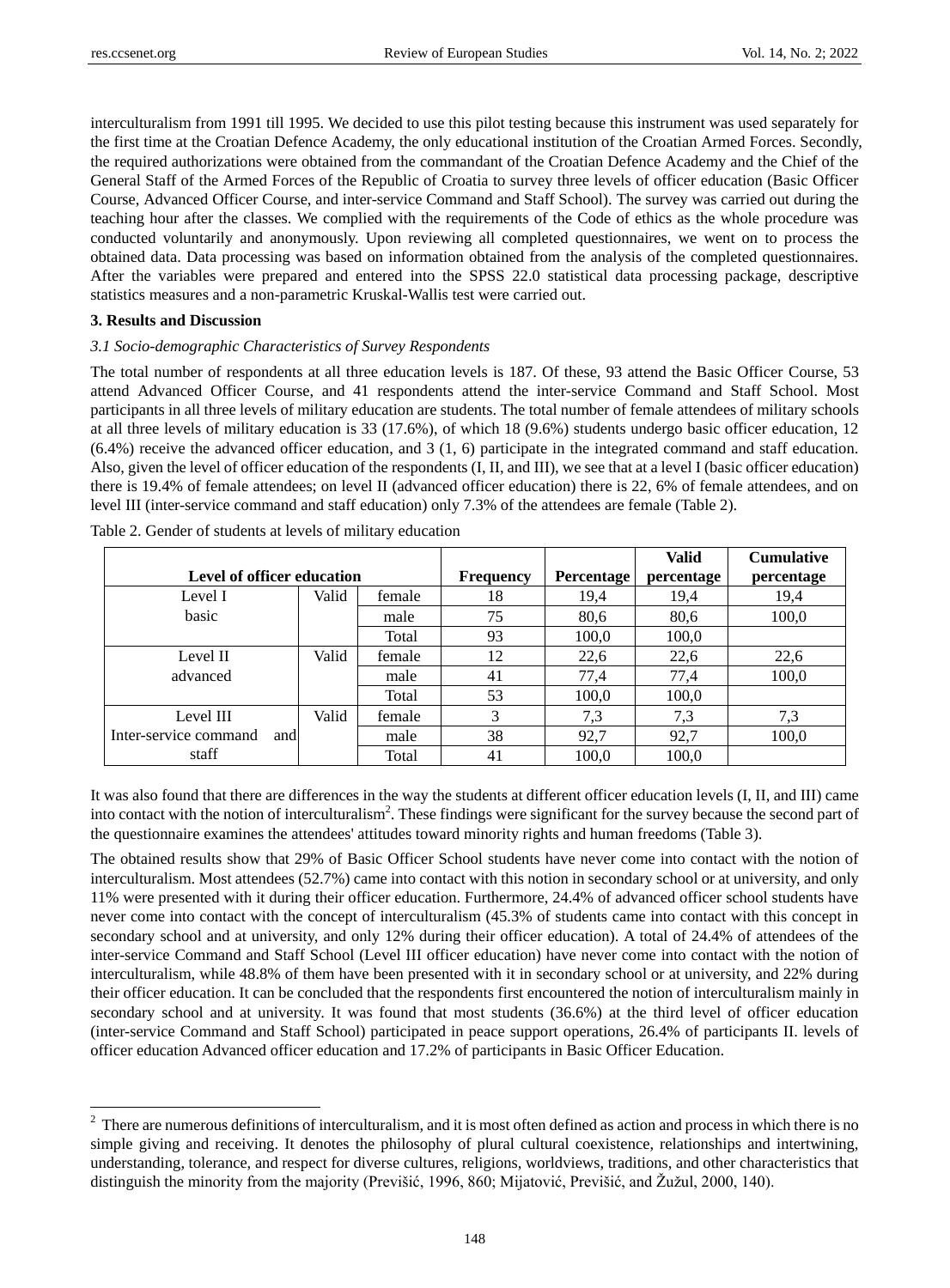|                                    | Level of military school |                         | Frequency      | Percentage | <b>Valid</b><br>percentage | <b>Cumulative</b><br>percentage |
|------------------------------------|--------------------------|-------------------------|----------------|------------|----------------------------|---------------------------------|
| <b>Level I</b>                     | Valid                    | no                      | 27             | 29,0       | 29,3                       | 29,3                            |
| basic                              |                          | yes secondary<br>school | 15             | 16,1       | 16,3                       | 45,7                            |
|                                    |                          | yes university          | 34             | 36,6       | 37,0                       | 82,6                            |
|                                    |                          | yes military<br>school  | 11             | 11,8       | 12,0                       | 94,6                            |
|                                    |                          | other                   | 5              | 5,4        | 5,4                        | 100,0                           |
|                                    |                          | Total                   | 92             | 98,9       | 100,0                      |                                 |
|                                    | Missing                  | System                  | $\mathbf{1}$   | 1,1        |                            |                                 |
|                                    |                          | Total                   | 93             | 100,0      |                            |                                 |
| <b>Level II</b>                    | Valid                    | no                      | 13             | 24,5       | 24,5                       | 24,5                            |
| advanced                           |                          | yes secondary<br>school | 10             | 18,9       | 18,9                       | 43,4                            |
|                                    |                          | yes university          | 14             | 26,4       | 26,4                       | 69,8                            |
|                                    |                          | yes military<br>school  | 12             | 22,6       | 22,6                       | 92,5                            |
|                                    |                          | other                   | $\overline{4}$ | 7,5        | 7,5                        | 100,0                           |
|                                    |                          | Total                   | 53             | 100,0      | 100,0                      |                                 |
| <b>Level III</b>                   | Valid                    | no                      | 10             | 24,4       | 24,4                       | 24,4                            |
| Inter-service<br>command and staff |                          | yes secondary<br>school | $\overline{4}$ | 9,8        | 9,8                        | 34,1                            |
|                                    |                          | yes university          | 16             | 39,0       | 39,0                       | 73,2                            |
|                                    |                          | yes military<br>school  | 9              | 22,0       | 22,0                       | 95,1                            |
|                                    |                          | other                   | $\overline{c}$ | 4,9        | 4,9                        | 100,0                           |
|                                    |                          | Total                   | 41             | 100,0      | 100,0                      |                                 |

Table 3. Attendees' first contact with the notion of interculturalism

As for the participation in peace support operations, most participants (36.6%) are students at the third level of officer education, while 26.4% of the students at the second level of officer education (Advanced officer school) and 17,2% of those in the Basic Officer School gave their contribution to peacekeeping operations around the world. Such results are expected because the third level of officer education is attended by officers with at least 15 years of work experience and the ranks of captain/lieutenant or major/lieutenant commander. Given their work experience, they had better opportunities and greater obligations to participate in peace support operations.

In our opinion, the increase in the number of participants who came into contact with the notion of interculturalism during the third level officer education (22%) happened because 36.6% of those personnel participated in peace support operations. They were presented with the notion of interculturalism during their preparation for the mission.

*3.2 Interconnection Between the Level of Military Education and the Acceptance of Democratic Society Values*

To determine whether there is a correlation between the level of officer education and the acceptance of democratic values, we used a scale for assessing democratic values that consists of 19 variables. The basic descriptive values of the scale are shown in Table 4.

| <b>Statement</b><br>Righteous society is one in which: |  | Min Max   | Arithmetic<br>mean |                   | Standard<br>deviation | Variance    | Asymmetric<br>distribution |             | Distribution<br>flatness |             |
|--------------------------------------------------------|--|-----------|--------------------|-------------------|-----------------------|-------------|----------------------------|-------------|--------------------------|-------------|
|                                                        |  | Stat Stat | <b>Stat</b>        | Standard<br>error | <b>Stat</b>           | <b>Stat</b> | Stat                       | <b>Stat</b> | <b>Stat</b>              | <b>Stat</b> |
| 19. there are organised interest groups                |  |           | 3,11               | .105              | 1,429                 | 2.042       | $-.101$                    | .178        | $-1,362$                 | ,354        |
| most of the property is in private<br>4.<br>hands      |  |           | 2,88               | ,081              | 1.106                 | 1.223       | .115                       | .178        | $-1,190$                 | ,354        |
| 11. there are regional autonomies                      |  |           | 2,50               | ,087              | 1.178                 | 1.388       | .466                       | ,179        | $-0.789$                 | ,356        |

Table 4. Descriptive values of the scale assessing democratic society values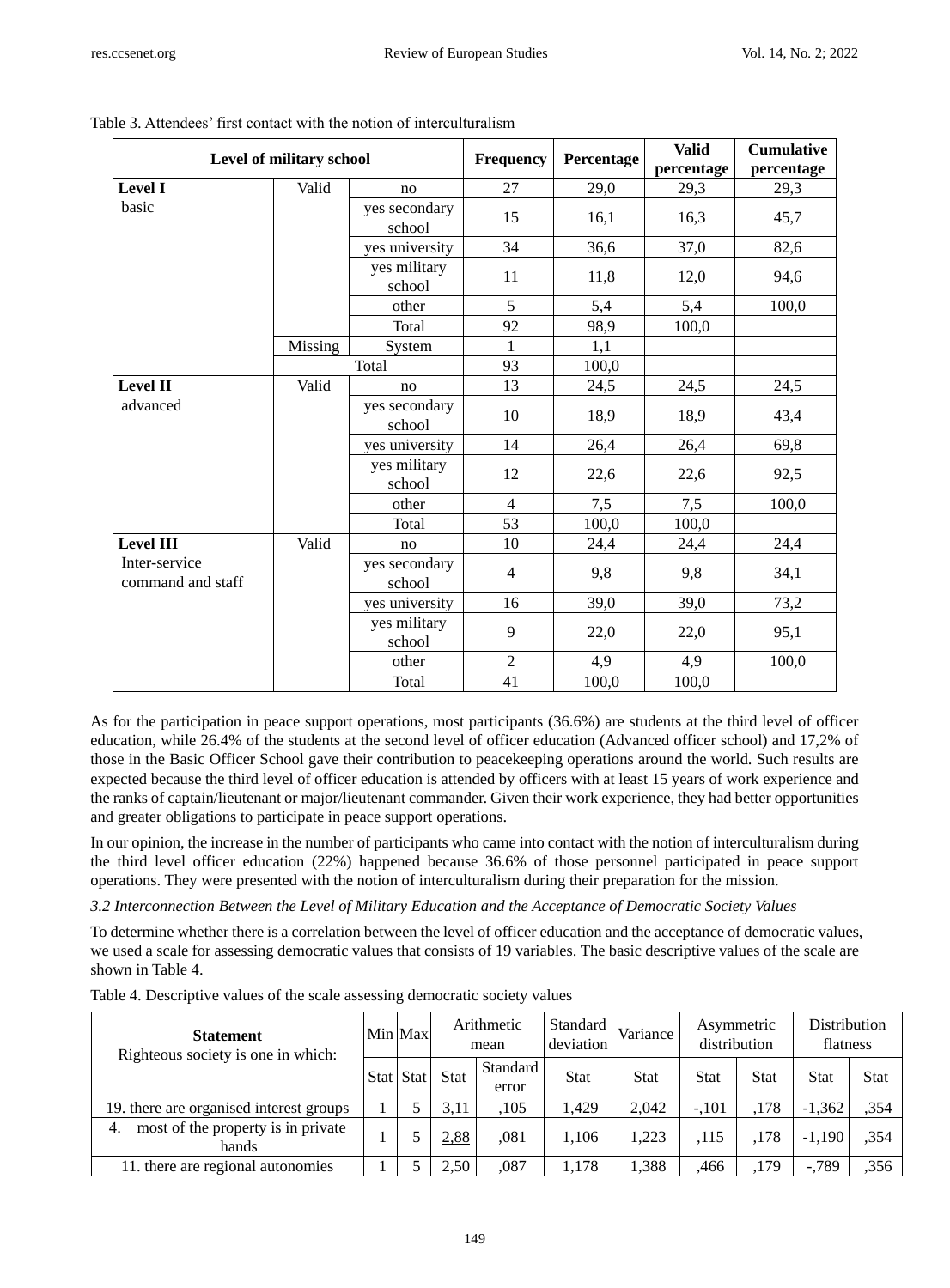| 10. people with different moral principles<br>can live together             |   | 5 | 2,41 | ,084 | 1,143 | 1,307 | ,506  | ,178 | $-.807$ | ,354 |
|-----------------------------------------------------------------------------|---|---|------|------|-------|-------|-------|------|---------|------|
| citizens choose between at least two<br>1.<br>parties                       |   | 5 | 2,24 | ,097 | 1,332 | 1,775 | ,956  | ,178 | $-.270$ | ,354 |
| there is a market economy<br>3.                                             |   | 5 | 1,95 | ,078 | 1,066 | 1,137 | 1,264 | ,178 | 1,147   | ,354 |
| 12. there is freedom of establishment and<br>association in organizations   |   | 5 | 1,85 | ,068 | ,924  | ,853  | 1,428 | ,178 | 2,389   | ,355 |
| 2.<br>the principal authority is the law, not<br>the will of the individual |   | 5 | 1,78 | ,085 | 1,156 | 1,337 | 1,426 | ,178 | ,978    | ,355 |
| the standard of living is high<br>5.                                        |   | 5 | 1,77 | ,076 | 1,040 | 1,081 | 1,721 | ,178 | 2,565   | ,354 |
| 18. elections are held                                                      | 1 | 5 | 1,74 | ,072 | ,988  | ,977  | 1,582 | ,178 | 2,340   | ,354 |
| 16. there is a right of political leaders to<br>compete for the votes       |   | 5 | 1,71 | ,070 | ,958  | ,918  | 1,658 | ,178 | 2,670   | ,354 |
| people of different nationalities can<br>6.<br>live together                |   | 5 | 1,67 | ,069 | ,949  | ,900  | 1,777 | ,178 | 2,965   | ,354 |
| 9.<br>people with different ideological<br>beliefs can live together        |   | 5 | 1,66 | ,064 | ,873  | ,762  | 1,645 | ,178 | 3,025   | ,354 |
| 7.<br>people with different religious beliefs<br>can live together          |   | 5 | 1,62 | ,064 | ,874  | ,764  | 1,800 | ,178 | 3,520   | ,354 |
| 8.<br>people with different preferences can<br>live together                |   | 5 | 1,55 | ,062 | ,850  | ,722  | 2,179 | ,178 | 5,514   | ,354 |
| 17. there are multiple sources of<br>information                            |   | 5 | 1,51 | ,064 | ,870  | ,757  | 2,229 | ,178 | 5,311   | ,354 |
| 13. there is freedom of expression                                          | 1 | 5 | 1,50 | ,063 | ,857  | ,735  | 2,362 | ,178 | 6,069   | ,354 |
| 15. there is access to public services                                      |   | 5 | 1,40 | ,057 | ,779  | ,607  | 2,747 | ,178 | 8,968   | ,354 |
| 14. there is a right to vote                                                |   | 5 | 1,34 | ,058 | ,797  | ,635  | 3,043 | ,178 | 9,880   | ,354 |

As can be seen in Table 4, respondents ( $N = 187$ ) believe that the society which fully accepts democratic values of the European Union is one in which:

- a) there is a right to vote  $(AS = 1.34)$
- b) there is an access to public services  $(AS = 1,40)$  and
- c) there is freedom of expression  $(AS = 1.50)$ .

The lowest rated was the existence of interest groups  $(AS = 3.11)$ , privately owned property  $(AS = 2.88)$ , and the existence of regional autonomies  $(AS = 2.50)$ .

To test the differences between the subsamples (no military education  $N = 91$ ; basic officer education  $N = 53$ ; advanced officer education  $N = 41$ ), the non-parametric Kruskal-Wallis test was used because the precondition for the normality of distribution was not met. (Also, most items have pronounced leptokurtic distribution). The results of Kruskal-Wallis test are shown in Table 5.

Table 5. Kruskal-Wallis testa,b

| Righteous society is one in which:                                       | Chi-Square | df             | Asymp. Sig. |
|--------------------------------------------------------------------------|------------|----------------|-------------|
| citizens choose between at least two parties<br>1.                       | 5,327      | $\mathcal{D}$  | ,070        |
| the principal authority is the law, not the will of the individual<br>2. | 3,536      | 2              | ,171        |
| there is a market economy<br>3.                                          | 4,657      | 2              | ,097        |
| most of the property is in private hands<br>4.                           | 7,316      | 2              | $,026*$     |
| the standard of living is high<br>5.                                     | 6,332      | 2              | $,042*$     |
| people of different nationalities can live together<br>6.                | 1,239      | $\mathfrak{D}$ | ,538        |
| people with different religious beliefs can live together<br>7.          | ,134       | 2              | ,935        |
| people with different preferences can live together<br>8.                | ,124       | 2              | ,940        |
| people with different ideological beliefs can live together<br>9.        | ,349       | 2              | ,840        |
| 10. people with different moral principles can live together             | .161       | $\mathcal{D}$  | ,923        |
| 11. there are regional autonomies                                        | 1,187      | $\mathfrak{D}$ | ,553        |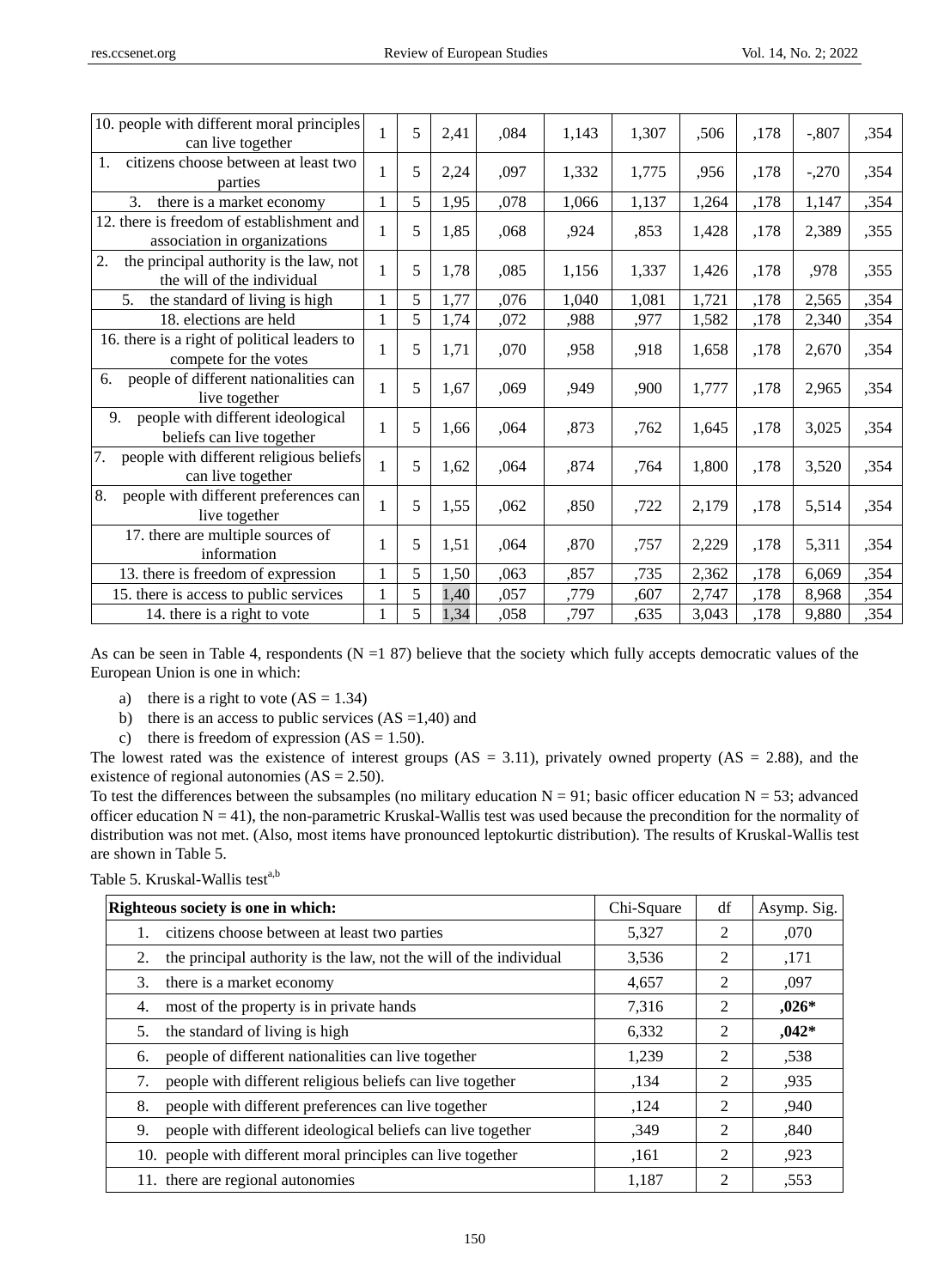| 12. there is freedom of establishment and association in organizations | 1,945 | 2              | ,378 |
|------------------------------------------------------------------------|-------|----------------|------|
| 13. there is freedom of expression                                     | 1,479 | 2              | ,477 |
| 14. there is a right to vote                                           | 2,943 | 2              | ,230 |
| 15. there is access to public services                                 | 4,327 | 2              | ,115 |
| 16. there is a right of political leaders to compete for the votes     | 4,018 | 2              | ,134 |
| 17. there are multiple sources of information                          | 3.297 | $\mathfrak{D}$ | ,192 |
| 18. elections are held                                                 | 2,350 | $\mathcal{D}$  | ,309 |
| 19. there are organised interest groups                                | .488  |                | ,783 |
| a. Kruskal Wallis-Test                                                 |       |                |      |
| b. Grouping Variable: completed military education                     |       |                |      |

 $*$  p<0,05

As can be seen in Table 5, only on 2 of the 19 total variables (4 and 5) statistically significant differences on the respective subsamples were determined. The display of the average ranks on the mentioned variables is shown in Table 6.

Table 6. Display of average ranks

| The righteous society is one in which:      | Level of military education | N   | Mean Rank |
|---------------------------------------------|-----------------------------|-----|-----------|
| 4. most of the property is in private hands | basic                       | 93  | 107,76    |
|                                             | advanced                    | 53  | 90,22     |
|                                             | command and staff           | 41  | 81,78     |
|                                             | Total                       | 187 |           |
| 5. the standard of living is high           | basic                       | 93  | 102,30    |
|                                             | advanced                    | 53  | 96,06     |
|                                             | command and staff           | 41  | 78,24     |
|                                             | Total                       | 187 |           |
|                                             |                             |     |           |

From the average of the ranks it is evident (according to the direction of the scale) that those who attend the third level of military education (inter-service command and staff education) better understand the variables. A subsample chart for the statement that a righteous democratic society is one in which most of the property is in private hands.



Figure 1. A subsample chart for the statement that a righteous democratic society is one in which most of the property is in private hands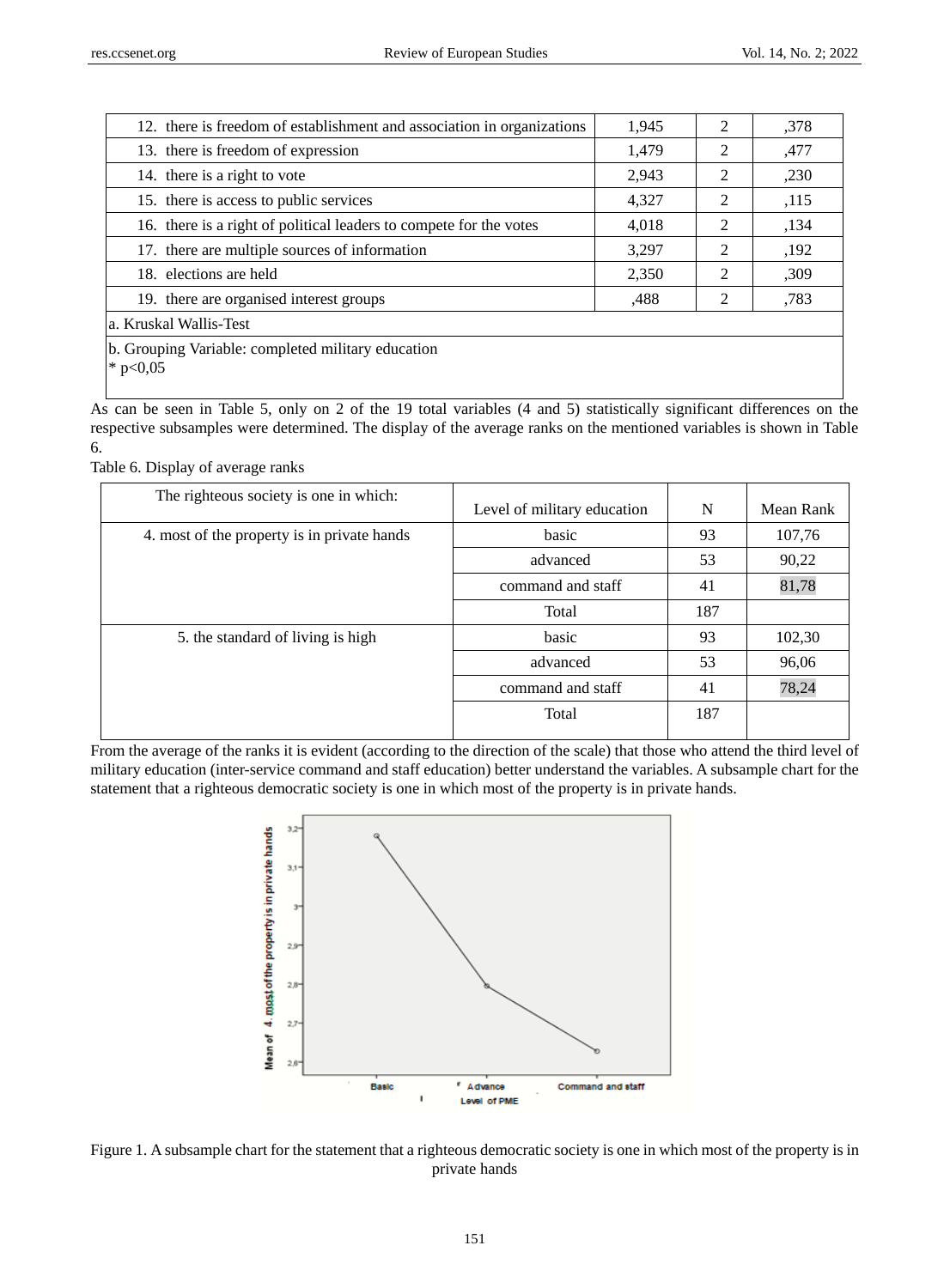

Figure 2. Subsample chart for the statement that a righteous democratic society is the one where the standard of living is high

As shown in Figures 1 and 2, respondents attending the integrated Command and Staff School assessed a higher degree of acceptance of European democratic values for the above statements. We must note that military education is conducted through four levels of progressive and sequential officer education. Prior to attending inter-service Command and Staff School, students had to complete Advanced Officer Course. The participants in the advanced officer education had to complete the Basic Officer Course.

In accordance with the obtained results, the hypothesis that the level of military education is related to the acceptance of European democratic values is partially dismissed, because out of nineteen statements, only two statements confirm it.

## *3.3 Democratic Values of Society From the Law Enforcement and Standard of Living Points of View*

The first part of the questionnaire refers to society from the law enforcement and standard of living points of view and it contains nine statements  $(1, 2, 3, 4, 5, 16, 17, 18,$  and 19). The first five statements  $(1, 2, 3, 4, 5)$  refer to living and working in a society in which citizens choose between at least two parties, in which the law rules, there is a market economy, the property is privately owned and the standard of living is high. Table 4 shows that students at military schools  $(N = 187)$  rated high a society from the law enforcement and standard of living points of view  $(AS = 1.77)$ , where there is the rule of law  $(AS = 1.78)$ , and where there is a market economy  $(AS = 1.95)$ . They least estimated that it is a society where most of the property is in private hands  $(AS = 2.88)$  and where citizens choose between at least two parties  $(AS = 1.88)$ 2.24).

|                                                                                | Min<br>Max<br>Righteous society is |             |             | Arithmetic<br>mean | Standard<br>deviation | Variance    | Asymmetric<br>distribution |             |             | <b>Distribution</b><br>flatness |
|--------------------------------------------------------------------------------|------------------------------------|-------------|-------------|--------------------|-----------------------|-------------|----------------------------|-------------|-------------|---------------------------------|
| one in which:                                                                  | <b>Stat</b>                        | <b>Stat</b> | <b>Stat</b> | Standard<br>error  | <b>Stat</b>           | <b>Stat</b> | <b>Stat</b>                | <b>Stat</b> | <b>Stat</b> | Stat                            |
| 1. citizens choose<br>between at least two<br>parties                          | 1                                  | 5           | 2,24        | 0,097              | 1,332                 | 1,775       | 0,956                      | 0,178       | $-0.27$     | 0,354                           |
| 2. the principal<br>authority is the law,<br>not the will of the<br>individual | 1                                  | 5           | 1,78        | 0,085              | 1,156                 | 1,337       | 1,426                      | 0,178       | 0,978       | 0,355                           |
| 3. there is a market<br>economy                                                | 1                                  | 5           | 1,95        | 0,078              | 1,066                 | 1,137       | 1,264                      | 0,178       | 1,147       | 0,354                           |
| 4. most of the property<br>is in private hands                                 | 1                                  | 5           | 2,88        | 0,081              | 1,106                 | 1,223       | 0,115                      | 0.178       | $-1,19$     | 0,354                           |
| 5. the standard of<br>living is high                                           | 1                                  | 5           | 1,77        | 0,076              | 1,04                  | 1,081       | 1,721                      | 0,178       | 2,565       | 0,354                           |

Table 7. Society from the law enforcement and standard of living points of view

Table 7 shows that students at all three levels of military education believe that a righteous democratic society is one where the standard of living is high and where the rule of law and not of the individual, prevails. Benić states that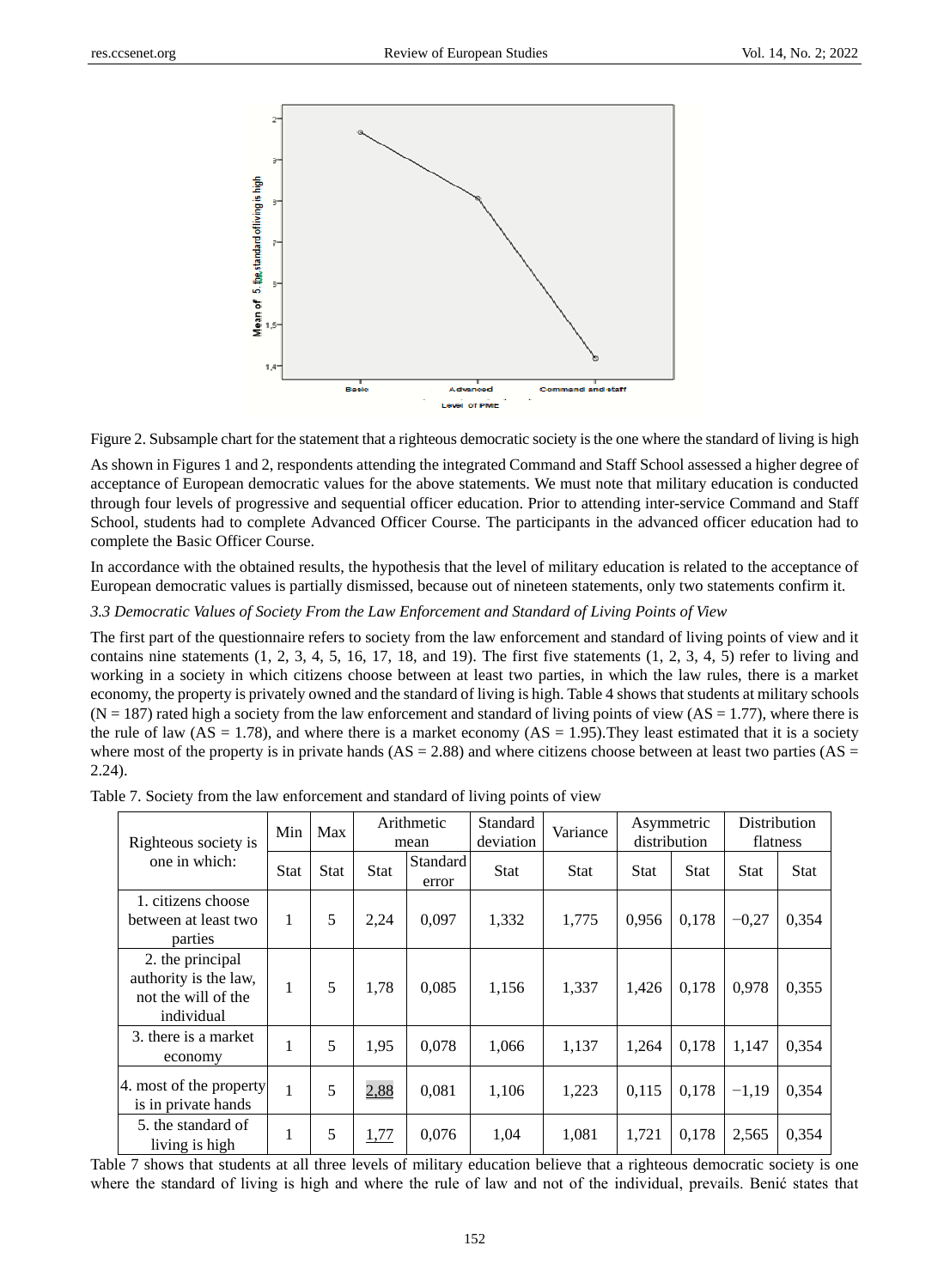democracies must promote efficiency, equality, and stability, and that they should carefully incorporate some of the elements of social sensitivity into the system "(…) in order to direct economic development and redistribution of national income through market-based economic policy. In this way, employment would be promoted, poverty eradicated, and health care and schooling opportunities improved. All of this would inevitably result in general well-being" (Benić, 2012, 852). A democratic society being one in which most of the property is in private hands was ranked very low by the students participating in military education, which can be explained by the unpleasant experience of privatization which was carried out during the Homeland War. The statement saying that a democratic society is one in which citizens choose between at least two parties was ranked lowest.



Figure 3. Society from the law enforcement and standard of living points of view

Figure 3 shows that students in the inter-service Command and Staff School think that a democratic society is where the standard of living is high, while the students in Basic and Advanced Officer Schools believe that a democratic society is where the principal authority is the law, not the will of the individual. Students in all schools think that it is not important that most of the property is in private hands in a democratic society. Bendeković (2000, 89) points out that there are negative political, social, and economic attitudes in society due to the fact that the objectives of privatization have not been achieved. Statements about democratic society being one in which there is a market economy and one in which citizens choose between at least two parties are assessed equally by the students at all levels of officer education. *3.4 Society From the Point of View of Accepting the Values of European Civil Democracy* 

Four statements (16, 17, 18, 19) refer to the acceptance of the values of European civil democracy. Table 5 shows that the respondents ( $N = 187$ ) believe that the society which accepts the standard values of European civil democracy is one in which there are multiple sources of information  $(AS = 1.51)$ , the right of political leaders to compete for votes  $(AS = 1.71)$ , and in which elections are held  $(AS = 1.74)$ . The society in which there are organized interest groups  $(AS = 3.11)$  was the lowest-rated one.

Table 5 shows that students at all three levels of military education believe that a righteous democratic society is one where there are multiple sources of information. Bedeković emphasizes that: "The free flow of information on a global level enables a virtual presence and direct participation in various events, regardless of which part of the world they take place in" (Bedeković, 2013, 81). The acceptance of the statement by the students at all three levels of officer education that a righteous democratic society is one where there are multiple sources of information might be the result of the fact that having timely and accurate information enables the officers to carry out their tasks and obtain the desired results.

| <b>RIGHTEOUS SOCIETY</b><br>IS ONE IN WHICH:                                   | Min         | Max         | Arithmetic<br>mean               |      | Standard<br>deviation | Variance | Asymmetric<br>distribution |             | Distribution<br>flatness |             |
|--------------------------------------------------------------------------------|-------------|-------------|----------------------------------|------|-----------------------|----------|----------------------------|-------------|--------------------------|-------------|
|                                                                                | <b>Stat</b> | <b>Stat</b> | Standard<br><b>Stat</b><br>error |      | <b>Stat</b>           | Stat     | <b>Stat</b>                | <b>Stat</b> | <b>Stat</b>              | <b>Stat</b> |
| 16. there is a right of<br>political<br>leaders<br>to<br>compete for the votes |             |             | 1,71                             | 0.07 | 0.958                 | 0.918    | 1.658                      | 0.178       | 2.67                     | 0.354       |

Table 8. Society from the point of view of accepting the values of European civil democracy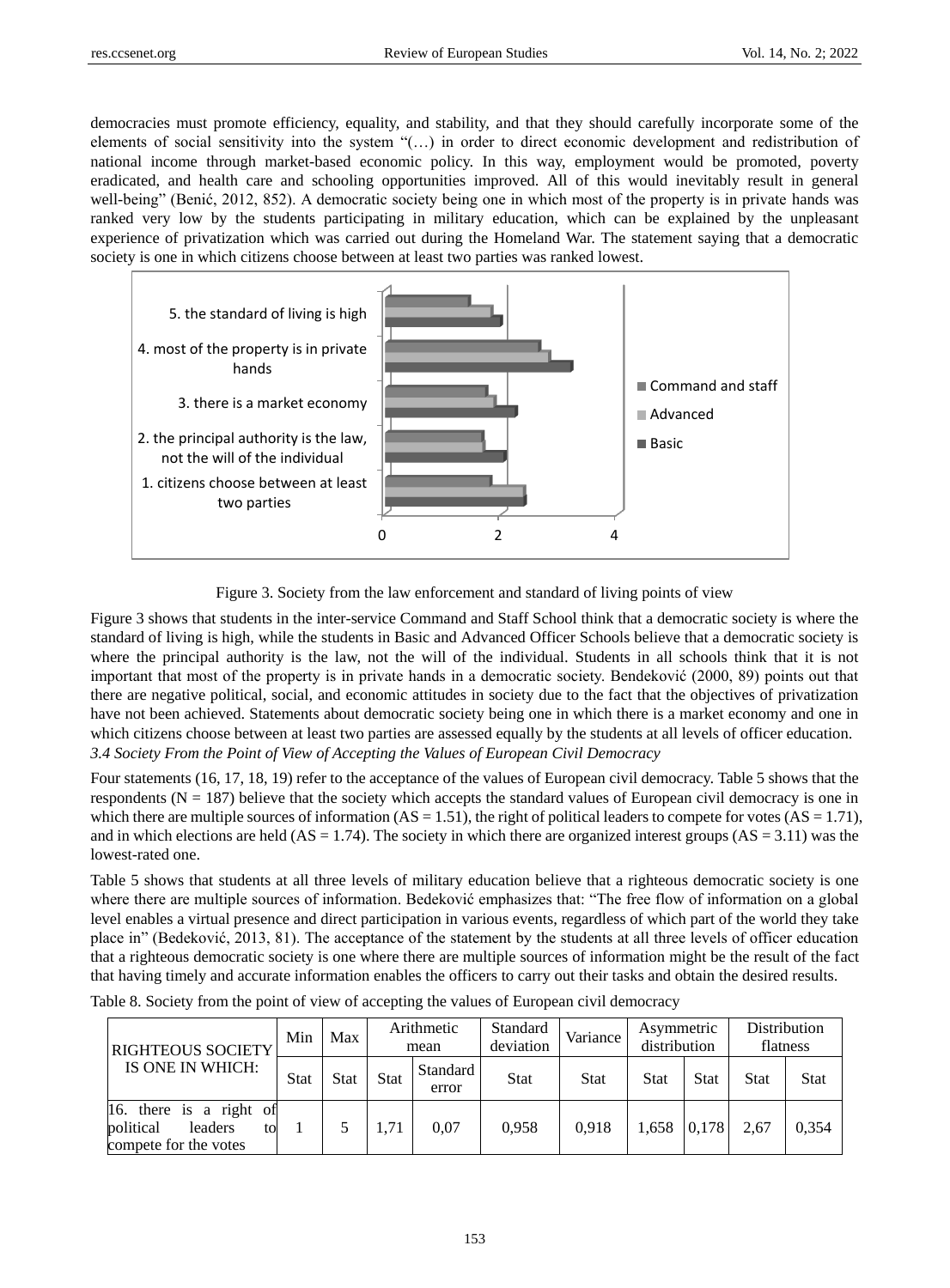| 17.<br>there are multiple<br>sources of information |  | 1,51 | 0.064 | 0.87  | 0.757 |               | $2,229$ 0,178 5,311        | 0.354 |
|-----------------------------------------------------|--|------|-------|-------|-------|---------------|----------------------------|-------|
| 18. elections are held                              |  | 1.74 | 0.072 | 0,988 | 0.977 | $1,582$ 0,178 | 2,34                       | 0.354 |
| 19. there are organised<br>interest groups          |  | 3,11 | 0.105 | 1.429 | 2.042 |               | $-0,101$ $ 0,178$ $-1,362$ | 0.354 |

Dalton (2006, 1) explains that citizens whose occupation is based on duty (soldiers, police officers) behave loyally and are subordinate to political authority. A society that is righteous because there are organized interest groups was the lowest-rated concept. "Not all citizens in a society belong to one group but many belong to different groups at the same time no matter how loose these ties are (e.g. they are members of the union and a Catholic parish)" (Offe, 2013, 22). The non-acceptance of the belief that a democratic society is one in which there are interest groups can be explained by the fact that, according to the Act on Service in the CAF, members of the Armed Forces of the Republic of Croatia are not allowed to be organized into trade unions or political groups.

"Restrictions on the formation of trade unions and engagement in political activities

Article 15

(1) Active military personnel are not allowed to organize a trade union.

(2) Active military personnel are not allowed to call and organize a strike.

(3) Military persons, officers, and employees are not allowed to act politically in the Armed Forces.

(4) Active military persons are not allowed to be members of political parties or to run in the representative body of citizens, units of local or regional self-government, or the Croatian Parliament." *Act on service in the Croatian Armed Forces* (Official Gazette, [73/2013,](https://www.zakon.hr/cms.htm?id=11772) [75/2015,](https://www.zakon.hr/cms.htm?id=11774) [50/2016,](https://www.zakon.hr/cms.htm?id=16808) [30/2018,](https://www.zakon.hr/cms.htm?id=27661) 30/2018, 125/2019).

The results of descriptive statistics (Figure 4) show that respondents believe that a democratic society is one where there are multiple sources of information. Interestingly, there are no significant differences in the levels of officer education in these claims. All respondents assessed a democratic society by the same statements. Students at all levels of officer education assessed that organizing in interest groups is not important for a democratic society. They give little preference to multiple sources of information over the holding of elections and the right of political leaders to run for the vote. Democratic values of society in terms of exercising minority rights and human freedoms.



Figure 4. Society from the point of view of accepting the values of European civil democracy

# *3.5 Society in Terms of Exercising Minority Rights and Human Freedoms Among People of Different Nationalities, Preferences, Religions and Ideological Beliefs, as Well as Moral Principles*

The third part refers to the value of society in terms of exercising minority rights and human freedoms as described by five items (6, 7, 8, 9, and 10). In other words, it refers to the acceptance of values and showing tolerance towards people of different nationalities, with different preferences, religious and ideological beliefs, and moral principles. From Table 9 it is clear that participants in military education  $(N = 187)$  believe that the society exercising tolerance toward people of different nationalities and with different preferences, religious and ideological beliefs, and moral principles is one where people of different preferences (AS = 1.55), religious beliefs (AS = 1.62), ideological beliefs (AS = 1.66), as well as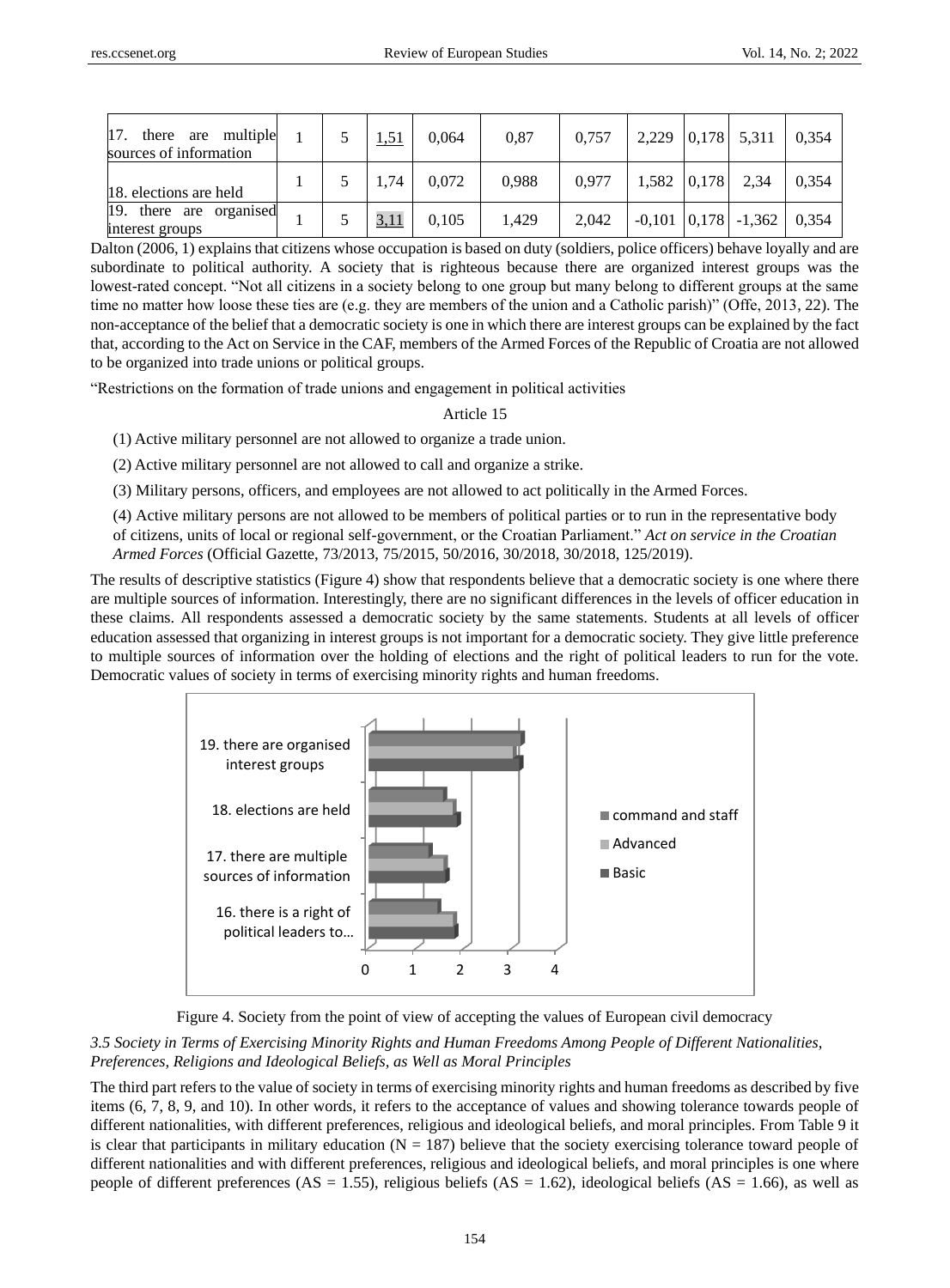people of different nationalities  $(AS = 1.67)$  can live together. The society in which people with different moral principles can live together  $(AS = 2.41)$  was ranked the lowest.

As can be seen in Table 9, the respondents believe that a democratic society is one in which people with different preferences (AS = 1.55), religious beliefs (AS = 1.62), and ideological beliefs (AS = 1.66) and those of different nationalities can live together  $(AS = 1.67)$ . The society in which people with different moral principles can live together  $(AS = 2.41)$  was ranked the lowest.

| <b>RIGHTEOUS SOCIETY IS</b>                                          | Min         | Max         | Arithmetic<br>mean |                   | Standard<br>deviation | Variance    |             | Asymmetric<br>distribution | Distribution<br>flatness |                   |
|----------------------------------------------------------------------|-------------|-------------|--------------------|-------------------|-----------------------|-------------|-------------|----------------------------|--------------------------|-------------------|
| ONE IN WHICH                                                         | <b>Stat</b> | <b>Stat</b> | <b>Stat</b>        | Standard<br>error | <b>Stat</b>           | <b>Stat</b> | <b>Stat</b> | Standard<br>error          | <b>Stat</b>              | Standard<br>error |
| 6. members of different<br>nationalities can live<br>together        |             | 5           | 1,67               | 0,069             | 0.949                 | 0,9         | 1,777       | 0,178                      | 2,965                    | 0,354             |
| 7. members with different<br>religious beliefs can live<br>together  |             | 5           | 1,62               | 0,064             | 0,874                 | 0.764       | 1,8         | 0,178                      | 3,52                     | 0,354             |
| 8. people with different<br>preferences can live<br>together         |             | 5           | 1,55               | 0.062             | 0,85                  | 0,722       | 2.179       | 0,178                      | 5,514                    | 0.354             |
| 9. people with different<br>ideological beliefs can live<br>together |             | 5           | 1,66               | 0,064             | 0.873                 | 0.762       | 1,645       | 0,178                      | 3,025                    | 0,354             |
| 10. people with different<br>moral principles can live<br>together   |             | 5           | 2,41               | 0,084             | 1,143                 | 1,307       | 0,506       | 0,178                      | $-0,807$                 | 0,354             |

Table 9. Society and its attitude toward minority rights and human freedoms

According to the results, military school students do not see morality as a virtue that could influence a righteous democratic society. Such a result can be explained by the fact that the respondents consider morality a characteristic that makes us human. It should not be linked to a democratic society. Jukić points out that "(…) kindness, purity, truthfulness, justice, honesty, and humility make us human. Our humanity is not determined solely by biological or social factors" (Jukić, 2013, 405).

Figure 5 shows a descriptive statistics of society ranked according to its promotion of minority rights, human freedoms, and its stance towards people with different preferences, religious and ideological beliefs, and moral principles at different levels of officer education. The results of descriptive statistics show that respondents from all schools believe that a democratic society is one where people of different preferences can live together.



Figure 5. Minority rights and human freedoms exercised toward the people of different nationalities, and with different preferences, religious and ideological beliefs, as well as different moral principles

At three levels of officer education, there is an insignificant difference in ranking the importance of people with different preferences, religious and ideological beliefs living together. Attendees of the inter-service Command and Staff School stated that in a democratic society, people of different nationalities and with different preferences, religious and ideological beliefs should be able to live together. Students attending the Advanced Officer Course believe that a democratic society is one in which people with different preferences, ideological and religious beliefs, and only then –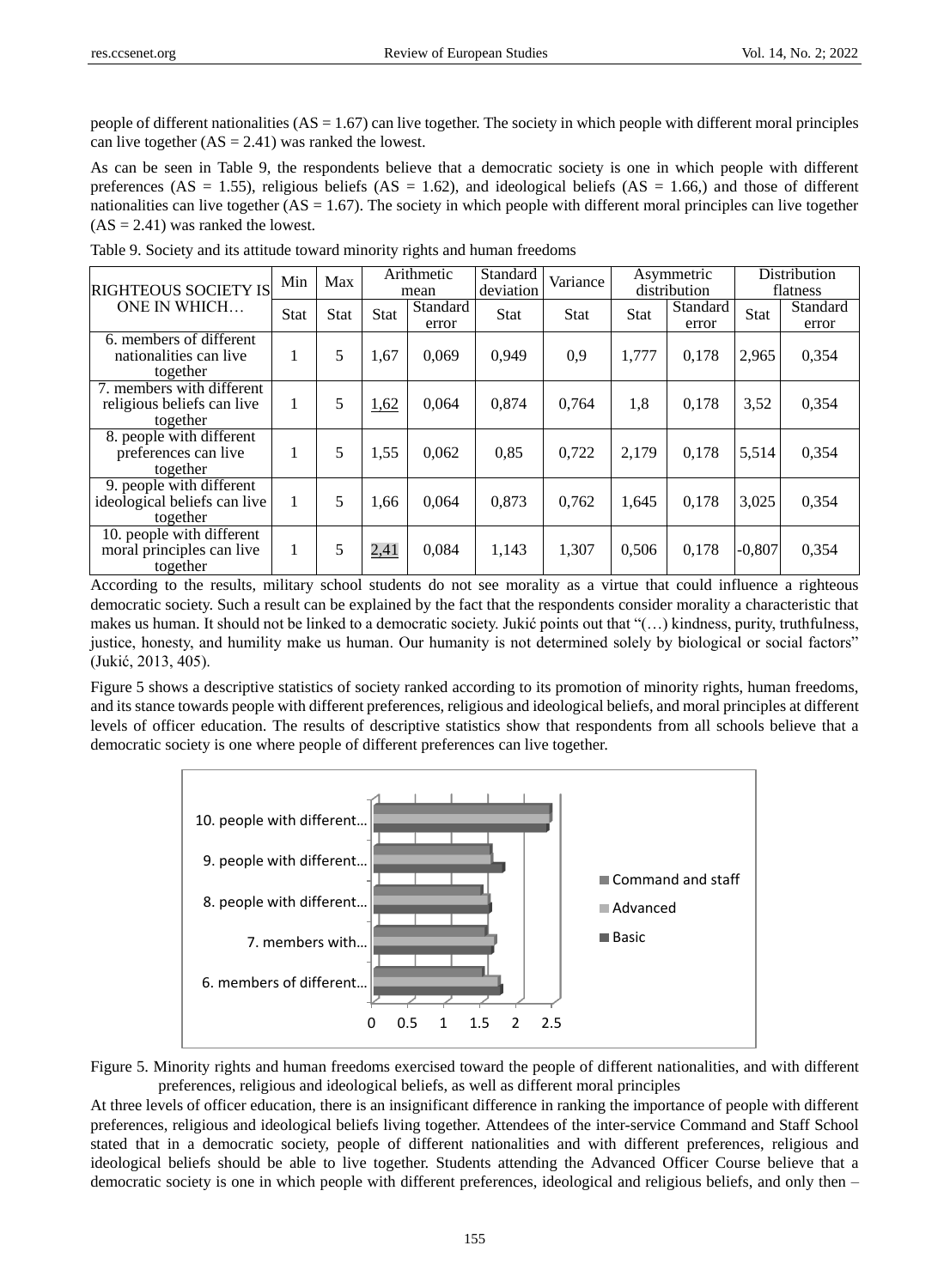nationalities, can live together. Students attending the Basic Officer Course believe that a democratic society is one where people of different nationalities and with different preferences, religious and ideological beliefs can live together. All respondents consider it irrelevant for a democratic society to be one where people with different moral principles can live together.

### *3.6 Society in Terms of Exercising Fundamental Human Freedoms*

The other five items (11, 12, 13, 14, and 15) refer to fundamental human freedoms, and the very understanding of those freedoms contributes to the understanding of the society's democratic culture. Table 10 shows that, concerning the stance the society has adopted towards the fundamental human freedoms, students in military schools ( $N = 187$ ) believe that a righteous society is one where there is a right to vote  $(AS = 1.34)$ , the availability of public services  $(AS = 1, 4)$ , freedom of expression ( $AS = 1.5$ ) and freedom of association ( $AS = 1.85$ ). A democratic society in which there are regional autonomies ( $AS = 2.5$ ) was ranked the lowest. As a member of the European Union, Croatia is known for observing the principles that have been in force in the EU since 1 July 2013. "Member States are required to promote and protect the principles of pluralistic and parliamentary democracy, the indivisibility and universality of human rights, the rule of law, and a common heritage enriched with diversity, as preconditions for world security" (Spajić-Vrkaš, 1999, 585).

| <b>RIGHTEOUS SOCIETY</b><br>IS ONE IN WHICH:                                 | Min         | Max         | Arithmetic mean |                   | Standard<br>deviation | Variance    | Asymmetric<br>distribution |             | Distribution<br>flatness |             |
|------------------------------------------------------------------------------|-------------|-------------|-----------------|-------------------|-----------------------|-------------|----------------------------|-------------|--------------------------|-------------|
|                                                                              | <b>Stat</b> | <b>Stat</b> | <b>Stat</b>     | Standard<br>error | <b>Stat</b>           | <b>Stat</b> | <b>Stat</b>                | <b>Stat</b> | <b>Stat</b>              | <b>Stat</b> |
| 11. there are regional<br>autonomies                                         |             | 5           | 2,5             | 0.087             | 1,178                 | 1,388       | 0.466                      | 0.179       | $-0.789$                 | 0,356       |
| 12. there is freedom of<br>establishment and<br>association in organizations |             | 5           | 1,85            | 0,068             | 0.924                 | 0,853       | 1,428                      | 0,178       | 2,389                    | 0,355       |
| 13. there is freedom of<br>expression                                        |             | 5           | 1,5             | 0,063             | 0,857                 | 0,735       | 2,362                      | 0.178       | 6,069                    | 0,354       |
| 14. there is a right to vote                                                 |             | 5           | 1,34            | 0,058             | 0,797                 | 0,635       | 3,043                      | 0,178       | 9,88                     | 0,354       |
| 15. there is access to public<br>services                                    |             | 5           | 1,4             | 0,057             | 0.779                 | 0,607       | 2.747                      | 0.178       | 8,968                    | 0,354       |

Table 10. Society in terms of exercising fundamental human freedoms

It is clear that military school students understand fundamental democratic principles and values (e.g., freedom of expression, a right to vote, access to public services), but their knowledge is somewhat general. Spajić-Vrkaš, Rajković, and Izvor emphasize that "(…) it is now generally accepted that civic ability to build democracy cannot be reduced only to information, or knowledge, but must include skills, values, attitudes, and patterns of behaviour" (Spajić-Vrkaš, Rajković, and Izvor, 2014, p. 13). Therefore, it is necessary to enable the attendees of military schools to acquire competencies and systematic knowledge of democratic freedoms and democracy itself without exceptions. In a democratic society, military school students should gain and strengthen their competencies for democracy through schooling, serving in their units, and their families.



Figure 6. Society in terms of exercising fundamental human freedoms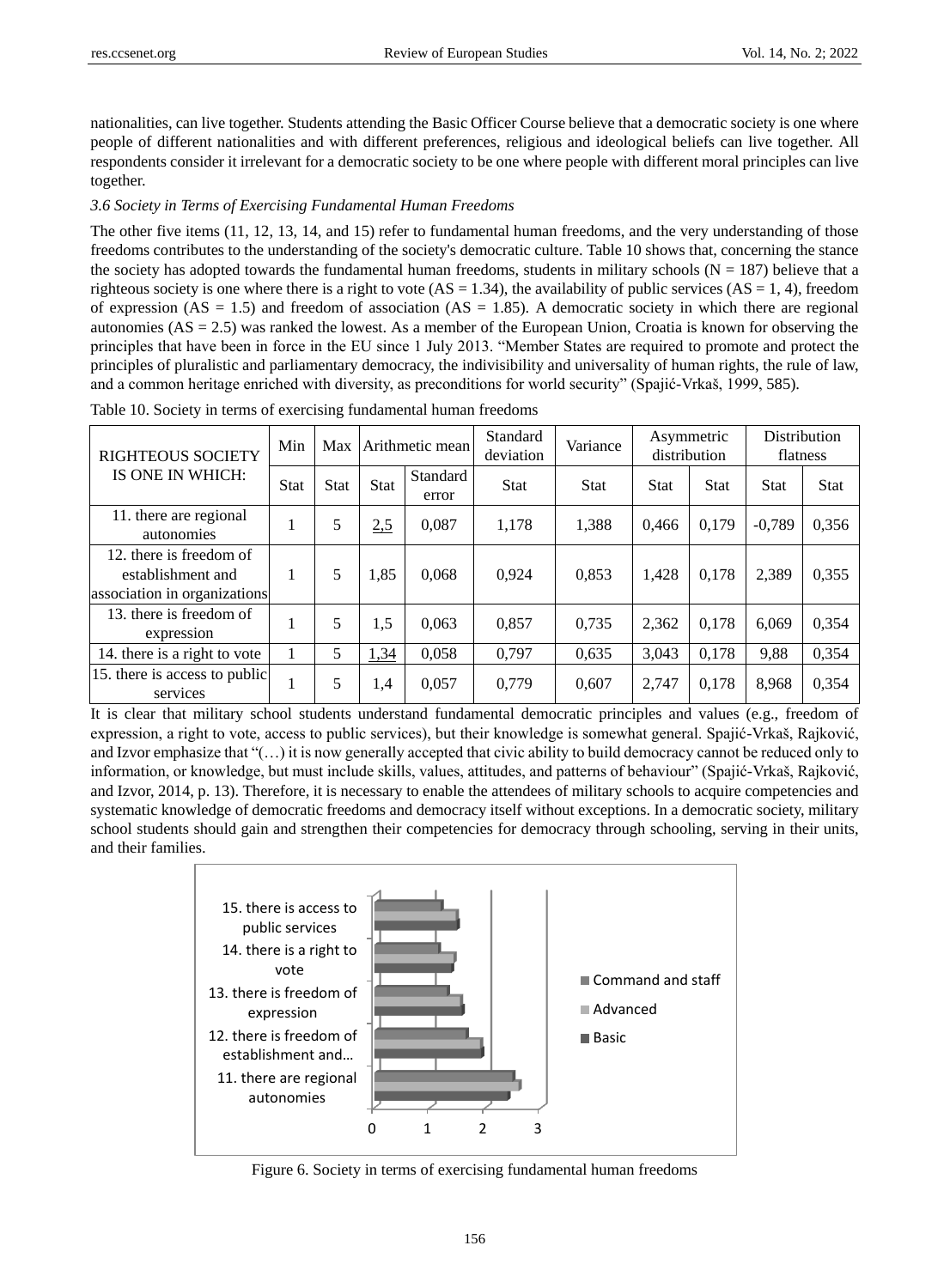Figure 6 shows the ranking of society at all levels of officer education in terms of exercising fundamental human rights. Attendees of all schools believe that a democratic society is one where there is a right to vote. It is interesting that there are no significant differences in the claims among the students at military schools because everyone assessed that regional autonomy is not important for a democratic society.

Regarding the exercise of fundamental human freedoms, there is an insignificant difference in the way students at all three levels of officer education ranked a righteous society. All respondents gave the same answers as to what is important for a democratic society in terms of exercising fundamental human freedoms – that there is a right to vote, access to public services, freedom of expression, and freedom of establishment and association. Students at all three levels of officer education believe that the existence of regional autonomies is the least important for society in terms of exercising fundamental human freedoms. This can be most easily explained by the fact that in the Republic of Croatia there are no classical autonomies but all citizens in accordance with the Constitution of the Republic of Croatia (Official Gazette 56/1990, 135/1997, 08/1998, 113/2000, 124/2000, 28/2001, 41/2001, 55/2001, 76/2010, 85/2010, 05/2014) have equal rights. Deren-Antoljak (1991, 109) points out that "(…) observing the rights and peculiarities of certain minorities, i.e. the need to grant special autonomous status to certain nationalities and other ethnic, cultural and linguistic communities are the causes and goals of establishing regional autonomy".

#### **4. Conclusion**

The data obtained from the research show that this is a generation of military school students who first came into contact with the notion of interculturalism in civilian education, especially at universities (on average 34%). Some respondents (22%) first came into contact with the concept of interculturalism during their military education. As far as their participation in peace support operations is concerned, it is clear that 26% of respondents have been deployed outside the Republic of Croatia at least once in their careers.

It is also evident that respondents attending the inter-service Command and Staff Schools expressed a higher degree of acceptance of the European society's democratic value for the statements:

a) a righteous society is one in which most of the property is in the right hands and

b) a righteous society is one in which the standard of living is high.

According to the obtained results, the hypothesis that the level of military education is related to the acceptance of democratic values of European society among students of military schools is partially rejected, because out of nineteen statements, only the two above-mentioned confirm this.

The Democratic Value Survey identified four factors from the law enforcement and standard of living points of view. The first factor is *The righteous society in terms of exercising the rights of minorities and human freedoms among people of different nationalities, with different preferences, and moral and ideological beliefs*. From the obtained results, it is clear that the participants in military education believe that a righteous democratic society is one where the standard of living is high and where there is the rule of law and not of individuals. Respondents do not believe that a democratic society is one in which most of the property is in private hands, which can be explained by the unpleasant experience of privatization in our country.

The second factor is *The righteous society from the point of view of accepting the values of European civil democracy.* Participants in military education believe that a righteous democratic society is one where there are multiple sources of information. This can also be explained by the fact that, as active military personnel, they know that the accomplishment of tasks or the achievement of a higher goal depends on acquiring the right information. The non-acceptance of the claim that a democratic society is one in which there are interest groups can be explained by the fact that members of the Croatian Armed Forces are not allowed to join trade unions or seek membership in political parties under the Croatian Act on Service in the Croatian Armed Forces.

The third factor is *The right society in terms of exercising the rights of minorities and human freedoms among people of different nationalities, with different preferences, religious and ideological beliefs, and moral principles*. The respondents believe that the least important requirement for a righteous society is enabling the people with different moral principles to live together. According to the obtained results, they do not consider morality to be a virtue that can influence a righteous democratic society. The attendees of all military schools believe that a righteous democratic society is one where people with different preferences can live together. High arithmetic mean was obtained for the following statements:

a) A righteous society is one in which people of different nationalities can live together.

b) A righteous society is one in which people with different religious beliefs can live together.

c) A righteous society is one in which people with different preferences can live together.

d) A righteous society is one in which people with different ideological beliefs can live together. Therefore, it can be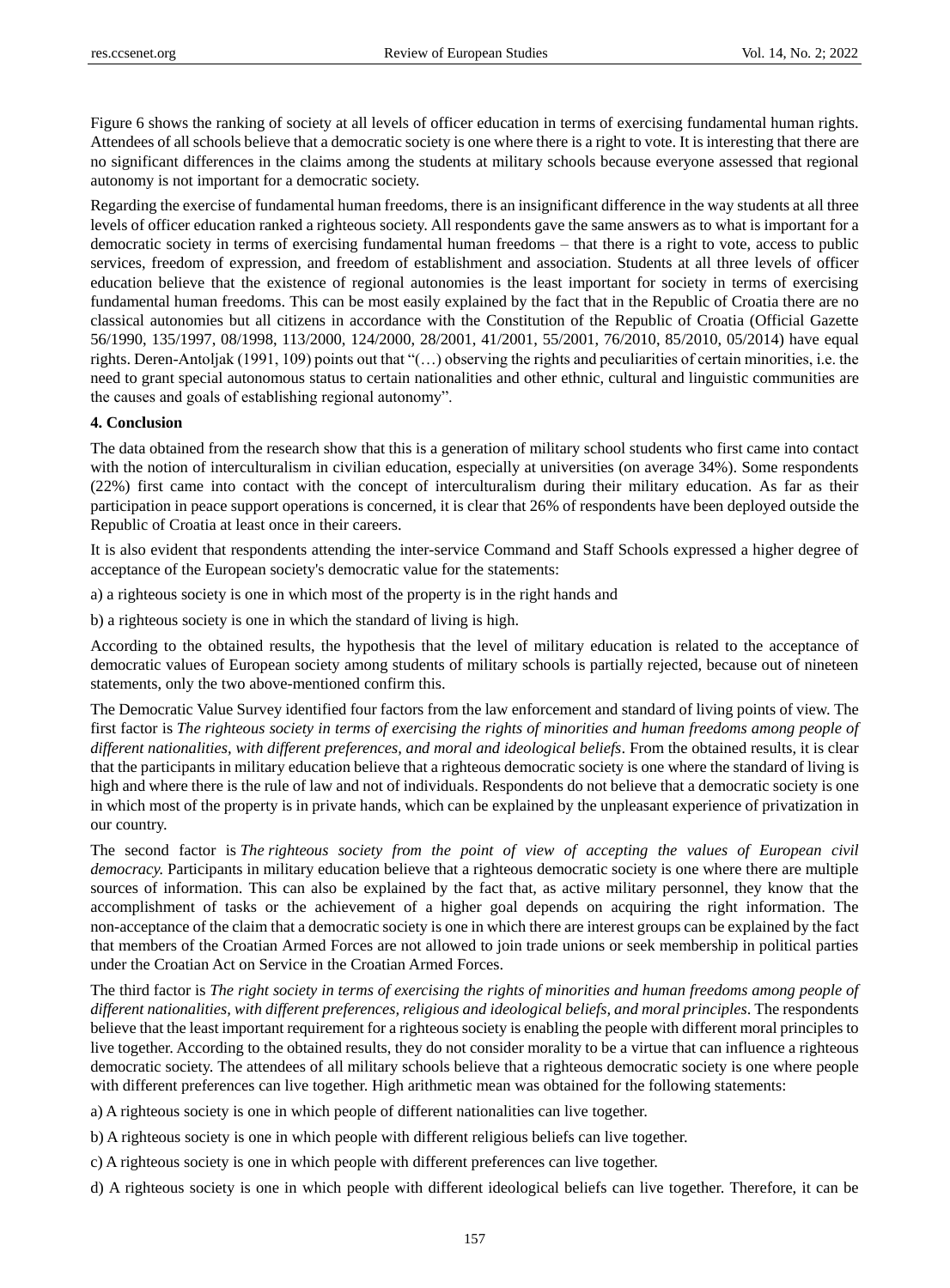concluded that the respondents have significant predispositions for interculturalism. There is a small difference in rating the coexistence of people of different nationalities and those who have different religious and ideological beliefs.

The fourth factor is *The righteous society in terms of exercising fundamental human freedoms*. The results show that respondents understand basic democratic principles and values (e.g. freedom of expression, a right to vote, access to public services), but their knowledge is somewhat general. Therefore, they need to systematically acquire competencies and knowledge about democratic freedoms and democracy itself. Concerning society's stance on fundamental human freedoms, one in which there is a right to vote was rated highest. All respondents rated the righteous society using the same statements. Students at all levels believe that regional autonomy is not important for a righteous society. It is especially important to emphasize that the analysis of the arithmetic mean of the answers shows that students of military schools have an extremely positive attitude toward European democracy and that the obtained results confirm a high degree of agreement with democratic values. Following the obtained results, it can be argued that there is a significant degree of tolerance and readiness of military school students to get actively involved in a democratic society. In addition, it is evident that the curriculum of officer schools significantly affects the development of European values.

The paper examines the degree of acceptance of European values by students at all three levels of officer education from the law enforcement and standard of living points of view, namely the minority rights and human freedoms among people of different nationalities, with different preferences, religious and ideological beliefs, and moral principles. The scientific contribution is seen in a new perspective on rating the stances on democratic values in the Ministry of Defence and the Armed Forces of the Republic of Croatia and their components. Based on the obtained results, new research can be conducted with other respondents, such as cadets, military school teachers, other officers, non-commissioned officers, and soldiers. The results obtained by assessing the degree of acceptance of European values by students at three levels of officer education are probably not the result of the respondents' cognitive knowledge, but of several factors, such as the influence of mass media, previous education, life and work experience, family upbringing and Croatia's accession to the European Union.

#### **References**

- Akaliyski, P., Welzel, C., & Hien, J. (2022). A community of shared values? Dimensions and dynamics of cultural integration in the European Union. *Journal of European Integration*, *44*(4), 569-590. <https://doi.org/10.1080/07036337.2021.1956915>
- Barić, R., Barišić, A., & Mareković, M. (2003). *Hrvatska vojska u eri globalizacije politike*. Defimi.
- Bedeković, V. (2013). Interkulturalne kompetencije kao dio profesionalnih kompetencija nastavnika. *N. Hrvatić, A. Klapan (Eds.), Pedagogija i kultura: teorijsko-metodološka određenja pedagogijske znanosti*, 81-89.
- Bendeković, J. (2000). Privatization in Croatia. *Ekonomski pregled*, *51*(1-2), 55-90.
- Benić, Đ. (2012). Ekonomska kriza u Europi i hrvatsko gospodarstvo. *Ekonomska misao i praksa*, (2), 847-854.
- Chowdhury, M. (2018). Emphasizing morals, values, ethics, and character education in science education and science teaching. *MOJES: Malaysian Online Journal of Educational Sciences*, *4*(2), 1-16.
- Dahl, R. A. (1989). *Democracy and its critics.* New Haven, Connecticut: Yale University Press.
- Dahl, R. A. (2000). *O demokraciji.* Zagreb, Croatia: Politička kultura.
- Dalton, R. J. (2006). Citizenship norms and political participation in America: The good news is... the bad news is wrong. *The Center for Democracy phone*, *202*, 687-0593.
- Deren-Antoljak, Š. (1991). Regionalna autonomija: autonomni status Aalanda. *Politička Misao, 28*(3), 108-124.
- Dunn, J. (1979). *Western political theory in the face of the future*. New York, NY: Cambridge University Press.
- Echevarria, A. J. (2005). *Fourth-generation war and other myth*. Retrieved from <https://apps.dtic.mil/sti/pdfs/ADA442343.pdf>
- Europska komisija (2015). *Politike Europske unije: Proširenje.* Luxembourg, L: Ured za publikacije Europske unije.
- Facchi, A., & Riva, N. (2021). European values in the charter, of fundamental rights: An introduction. *Ratio Juris, 34*(1), 3-5. <https://doi.org/10.1111/raju.12308>
- Fromm, E. (1969). *Escape from freedom*. New York, NY: Henry Holtand Company; LCC.
- Held, D. (1990). *Modeli demokracije*. Zagreb, Craoatia: Školska knjiga.
- Hendriks, F. (2010). *Vital democracy. A theory of democracy in action*. New York, NY: Oxford University Press. <https://doi.org/10.1093/acprof:oso/9780199572786.001.0001>
- Hobson, C. (2008). Revolution, representation and the foundations of modern democracy. *European Journal of Political*